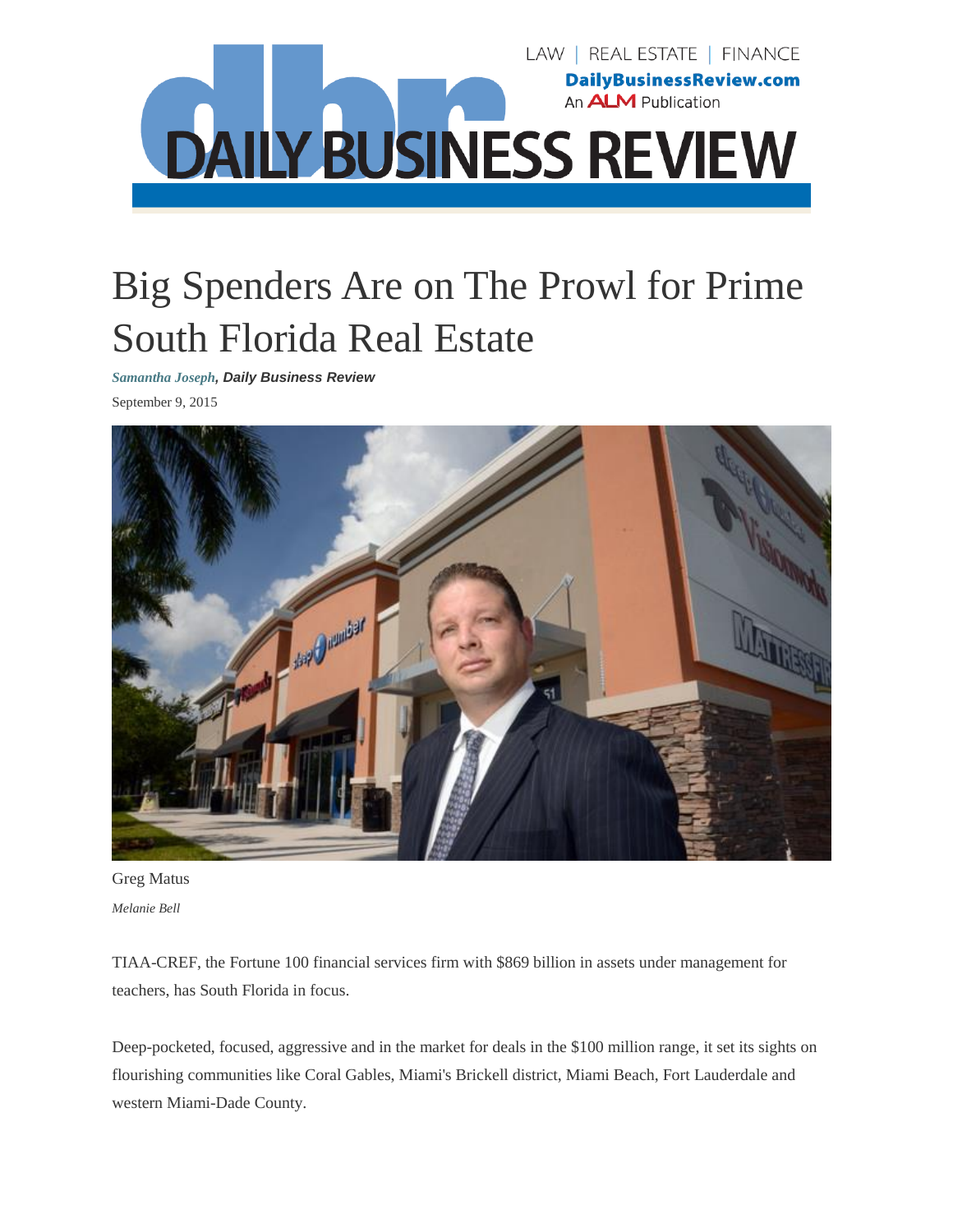"We've been looking at everything that's come to market," Michael Fisk, TIAA-CREF senior director of acquisitions for the Southeast region, told the Daily Business Review. "We're definitely very interested."

In July, the firm acted on that interest by claiming Broward County's largest deal so far this year with a \$149 million outlay for the Related Group's Manor at Flagler Village apartments, just three months after cinching a nearly \$90 million multifamily asset purchase in Coconut Creek.

Enticed by population growth, rising rents, land scarcity in major submarkets, billions of dollars invested in regional transportation infrastructure and nearly 80,000 new jobs, power players like TIAA-CREF have honed in on South Florida.

So far this year through Aug. 5, TIAA-CREF and other buyers behind the region's 30 largest transactions injected \$3.4 billion into South Florida, including about \$1.7 billion for Miami-Dade's top 10 deals, \$1.05 billion for Palm Beach County and nearly \$674 million in Broward, data from Washington-based research firm CoStar Realty Information Inc. showed.

In May, New York-based real estate investment manager Clarion Partners LLC paid north of \$278 million for Palm Beach Outlets, beating out international conglomerate AEW Capital Management LP's \$246 million purchase of the Phillips Point office complex for this year's most expansive real estate trade in Palm Beach County.

Further south, Ashkenazy Acquisition Corp., a New York-based investor with a \$7 billion real estate portfolio, invested \$196 million for a 49 percent stake in a landmark Miami retail center. Ashkenazy paid Chicago mall operator General Growth Properties Inc. \$1,874 per square foot for the minority share in tourist-rich Bayside Marketplace, a 217,523-square-foot waterfront shopping center in downtown Miami.

"There's so much equity chasing deals today," said Gregory Matus, regional managing partner for South Florida at real estate brokerage house Franklin Street. "You're going to see institutional buyers continue to be aggressive because capital is cheap. They're aggressive to get theirs out, otherwise it stays stagnant, sitting on their balance sheets."

For TIAA-CREF, the timing's also right to add newer product to a large, valuable—but mostly aging—South Florida portfolio.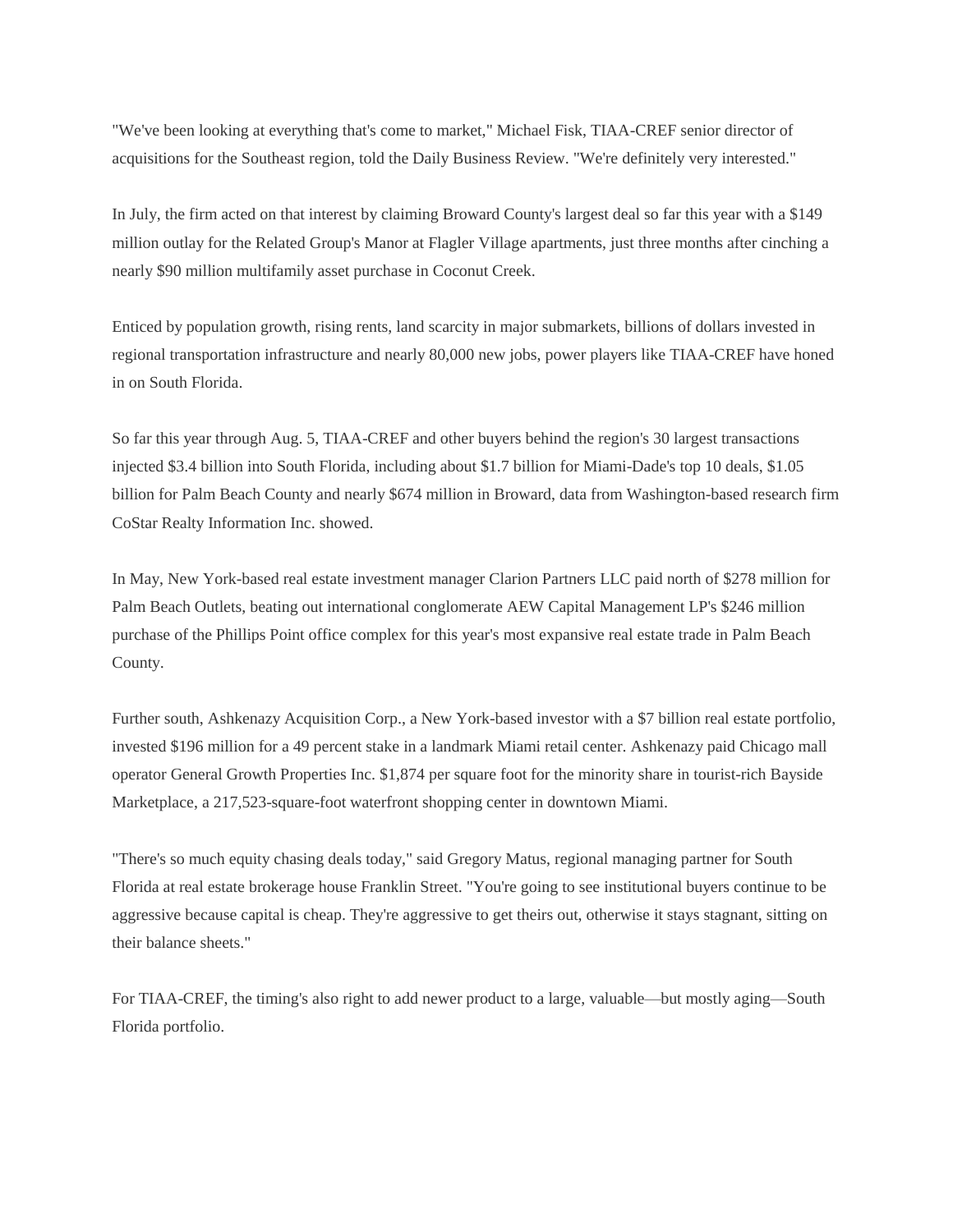In the heart of Miami's financial district, the group owns the 32-story office tower at 701 Brickell Ave., a solid asset but one built in 1986. Its 801 Brickell tower is just as enviably located but even older, dating back to 1984.

That's why the firm has been bullish in recent years, scooping up large luxury multifamily developments, like the Villages of Merrick Park in Coral Gables, to update a portfolio where assets typically run in the 15-year age bracket. Now, the company's in the market for office, retail, industrial and multifamily properties in South Florida and other international gateway markets like Boston and Washington.

"We looked at the historic performance, and what we found is Miami and Fort Lauderdale have performed very well," Fisk said.

#### Hotels Are Hot

That strong performance is especially evident in the hospitality sector, driving interest among big spenders looking to acquire premium product.

"Occupancy rates for South Florida hotels are off the chart," said Craig Studnicky, principal of International Sales Group LLC. "It's been very robust and the hoteliers are loving it."

With yearlong occupancy in the 75 percent to 80 percent range for prime properties, national investors took a tangible interest that spurred the region's biggest deal.

In a \$325 million trade, New York-based Carey Watermark Investors Inc. made a nine-figure outlay for the Ritz-Carlton Key Biscayne in what was by far the largest single transaction of the year.

To acquire the 302-room condo hotel, Carey Watermark Investors shelled out nearly \$1.1 million per key, or about \$840 per square foot, in a debt assumption and recapitalization deal with a 5.2 percent cap rate with seller Gencom Group, the hotel's developer. In exchange, it and affiliate Carey Watermark Investors 2 Inc. gained control of 60 percent of the asset after Gencom Group recapitalized in June.

The buyers financed the acquisition by assuming a collateralized mortgage-backed securities loan with a balance in the \$160 million range, and they plan additional investments to renovate all guest rooms and condohotel units, according to CoStar.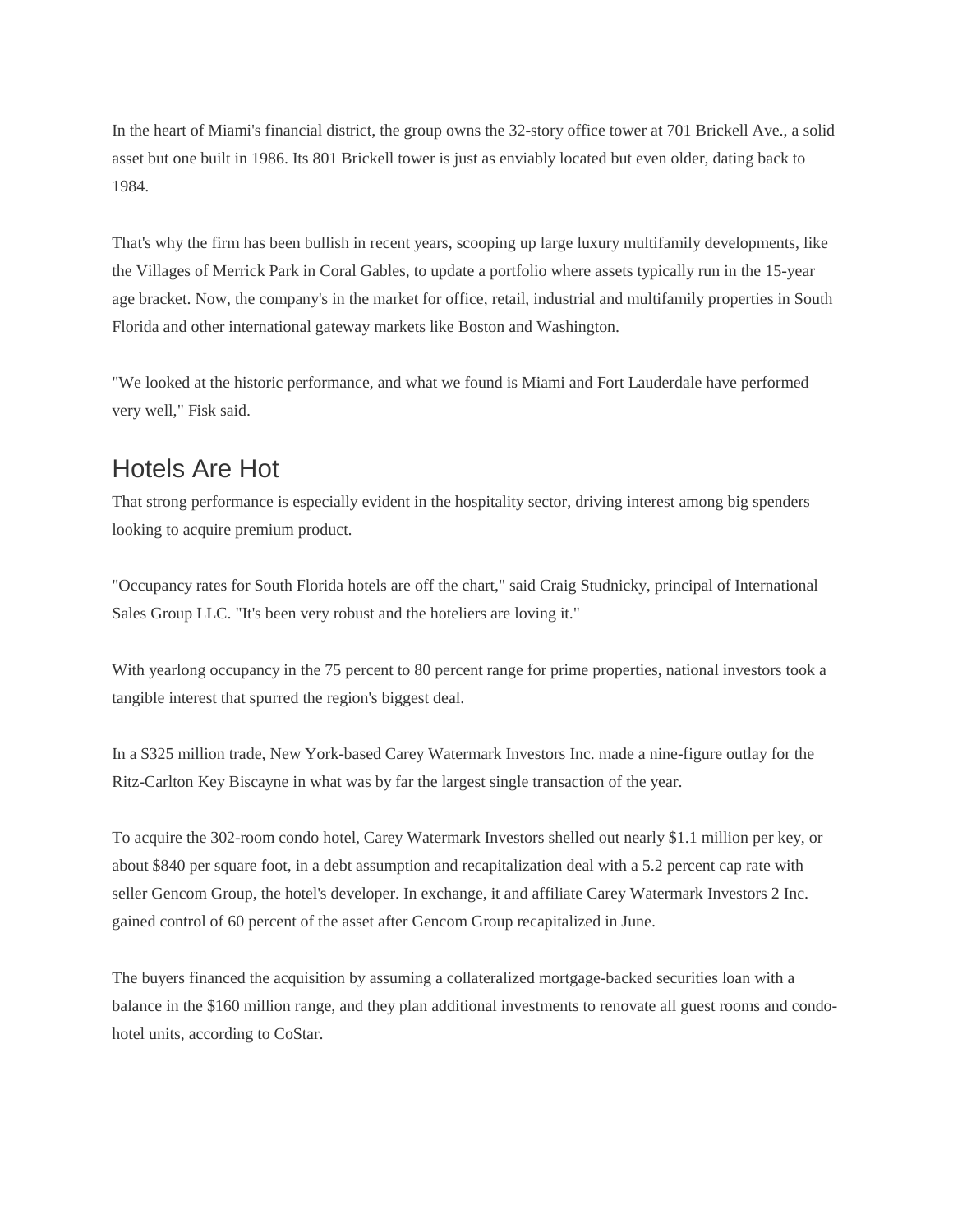It was one of two luxury hotel deals so far this year for Carey Watermark, which paid \$45 million in June to transfer partial interest in Fort Lauderdale's Ritz-Carlton in a debt assumption deal with Invesco.

That transaction was one of six major hotel sales rounding off the top 30 deals across South Florida. Making the list of top investors were Chesapeake Lodging Trust, which paid \$278 million for the oceanfront James Royal Palm hotel in Miami Beach; Abu Dhabi Investment Authority for its \$230 million deal with Marriott International Inc. for Edition Miami Beach; and Noble Investment Group, which acquired downtown Fort Lauderdale's \$48.1 million Renaissance Hotel from Westbrook Partners.

"The sector's unbelievably strong," Studnicky said. "What it tells you is there is a shortage of hotels rooms, and that's attracting institutional money."

#### Multifamily

Across South Florida, institutional capital has had a long and diverse reach leading to dozens of high-value trades. Especially popular are multifamily developments, a product accounting for 60 percent of the 10 biggest trades in Miami-Dade and 40 percent of Palm Beach's largest transactions, for a \$987 million outlay on 12 deals across the region.

One buyer, Atlanta-based Carroll Organization, spent \$112 million for control of 812 West Palm Beach apartments as part of a national acquisition pipeline with six deals worth a combined \$250 million. "Multifamily assets continue to be an extremely attractive investment relative to other assets, and the influx of new capital seeking access to the asset class supports this fact," Carroll Organization CEO Patrick Carroll said on the firm's website.

Driven by rising rents and a market requiring fewer concessions to tenants, investors are willing to become landlords in a marked shift from the last real estate boom when South Florida became one of a few markets to experience reduced inventory as developers converted apartments to condos.

In Miami-Dade, for instance, average effective rent for 2015 is about \$1,331 per month—a 6.5 percent gain in a year, according to Marcus &Millichap's apartment market report. Broward prices saw similar spikes, climbing 6.2 percent to \$1,401. The smallest increase at 4.5 percent pushed average Palm Beach rents to \$1,381.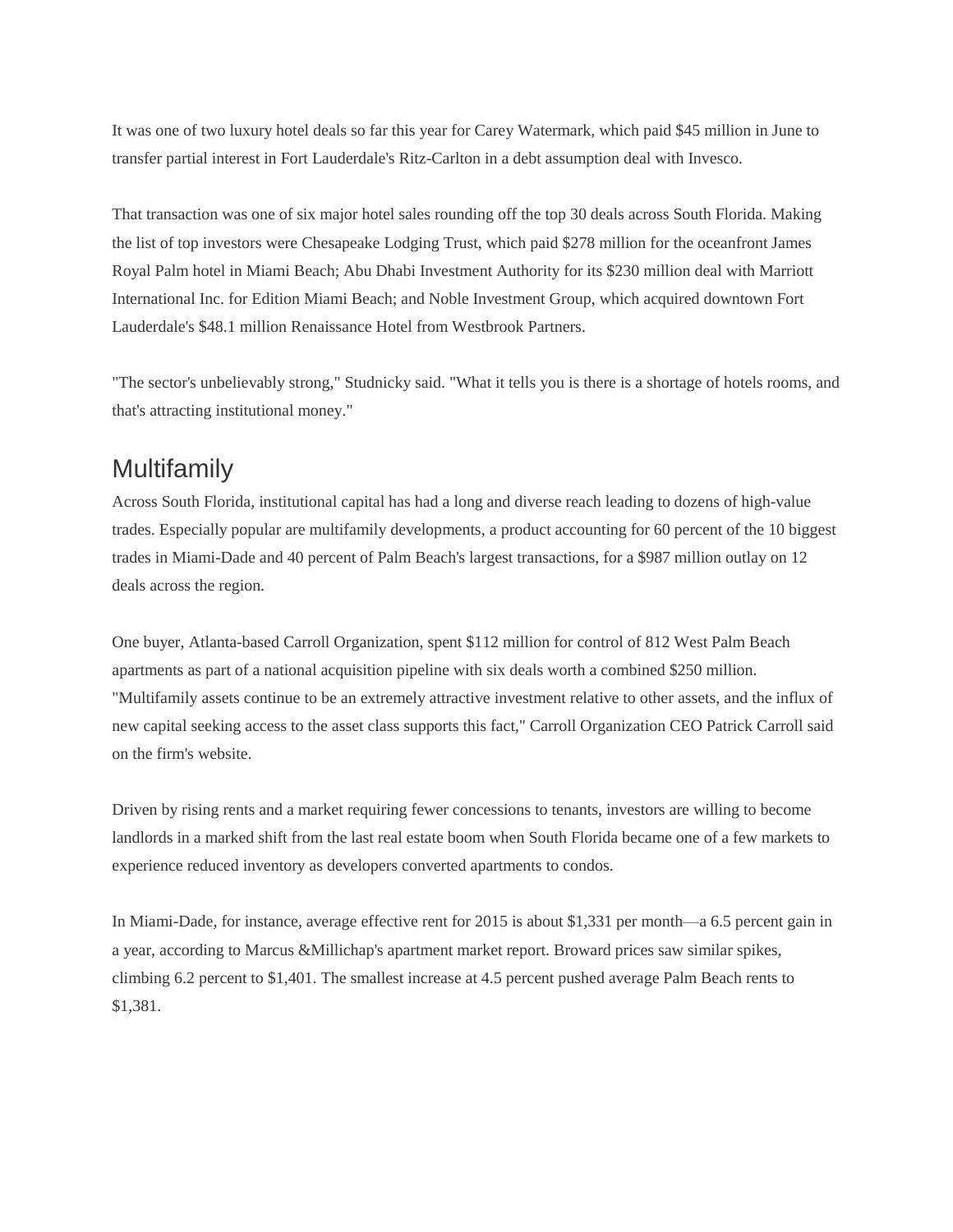"The institutional owners are leading the way on this particular go-round on multifamily," said Patricia Nooney, senior managing director of CBRE Inc.'s investor services group in Florida. "In the last cycle, condo converters dominated."

#### Depends On The Fed

That's good news for South Florida, a market tracked by TIAA-CREF and other power players as one of the nation's top performers. As accredited institutional investors and real estate investment trusts continue to lock in long-term debt, they're likely to continue brisk trade across the region.

But the next big question is how much longer their spending will last, especially with emerging national and international financial sector policies that could signal a countdown against massive transactions.

In August before the China stock rout, a Reuters poll of U.S. economists predicted the Federal Reserve would likely start raising interest rates within weeks. Economists surveyed expected two hikes this year—one as early as this month and another by year-end.

Higher rates would make capital more expensive and likely taper the flow of institutional money, putting a damper on big deals.

One likely scenario: a flood of properties hitting the market in the next 18 months.

"Everybody's who's not committed to the market will look to capitalize," said Matus, former head of Marcus & Millichap's national retail and multi-housing groups. "Part of that is we're heading towards the backside of the cycle. If you want to sell, you want to do so before interest rates go up and while there's still tremendous capital for deals."

But some observers say a hike in interest rates could be good news for a region heavily reliant on international buyers.

"Latin Americans still have a love affair with South Florida, but prices have been prohibitive," said Studnicky, former president of the Related Group Inc., one of Florida's most powerful development firms. "Right now the temperature among the major developers is, 'Let's back off and wait for the dollar to soften again.' "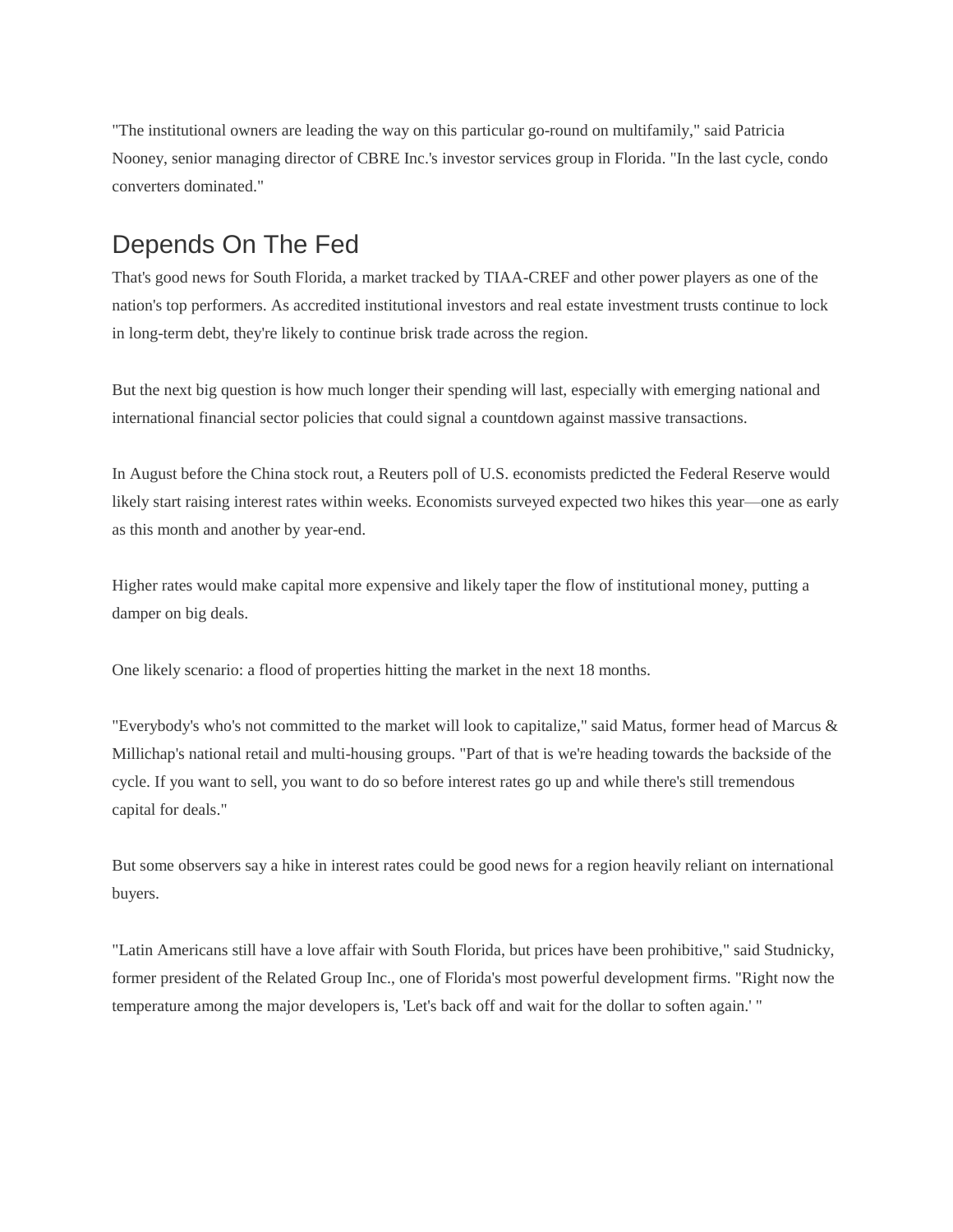## 'Middle Inning'

For South Florida companies like Mckafka Development Group, the key issue is frenzied price hikes. As each sale fuels asking rates for neighboring lots and spills into broader markets, developers say big-money deals could cripple plans for new product.

"You know how this works," Mckafka CEO Fernando Levy-Hara said. "Landowners at this stage of the cycle feel that everything is much more valuable than it is."

Mckafka is the developer behind Fort Lauderdale's Las Olas by the River, Village East condominiums and a 90-apartment venture minutes away from Miami International Airport. But its latest projects, like Le Serene, are rising outside South Florida in Tampa, St. Petersburg and other cities overlooked by developers in the early stages of the economic recovery.

In Sarasota, where Mckafka is at work on an apartment complex called Le Serene, the developer scooped up six acres at a price equivalent to \$26 to \$28 per saleable square foot—numbers not seen in Miami since the recession. Even during the downturn, it needed \$26 per saleable square foot to acquire the note and pluck out of foreclosure the site it purchased in Miami to build its Crimson condos. Today, other land deals in Miami's Edgewater neighborhood run from \$70 to \$100 per saleable square foot. Factor in risk, marketing, construction and other development costs, these prices would now be unfeasible for a project like Crimson, currently selling at \$600 per square foot.

"Seven blocks to the west you can barely sell at \$350 or \$400," Levy-Hara said. "Of course condo prices went up, but not enough to cover the difference. We're always looking to do these kinds of projects here, but now we cannot find the land to support this kind of business plan." Analysts say it's a sign that South Florida has cycled past the recession of 2007, entered a recovery stage and is now exiting the expansion phase where developers can count on profitable projects.

"There's more liquidity in Miami today than we've probably ever seen," said Jeffrey Morris, managing director of JLL's Florida capital markets division and one of the brokers behind Tishman Speyer's nearly \$146 million sale last year of the Courvoisier Centre office complex in Miami's Brickell Key. "I don't think we're near the end of the cycle. We're in the middle inning. We've got another two to three years of this."

### Evolving Market

The big challenge now will be how the region handles its traditional, inevitable next stage—oversupply—to strike a balance between demand and rising costs.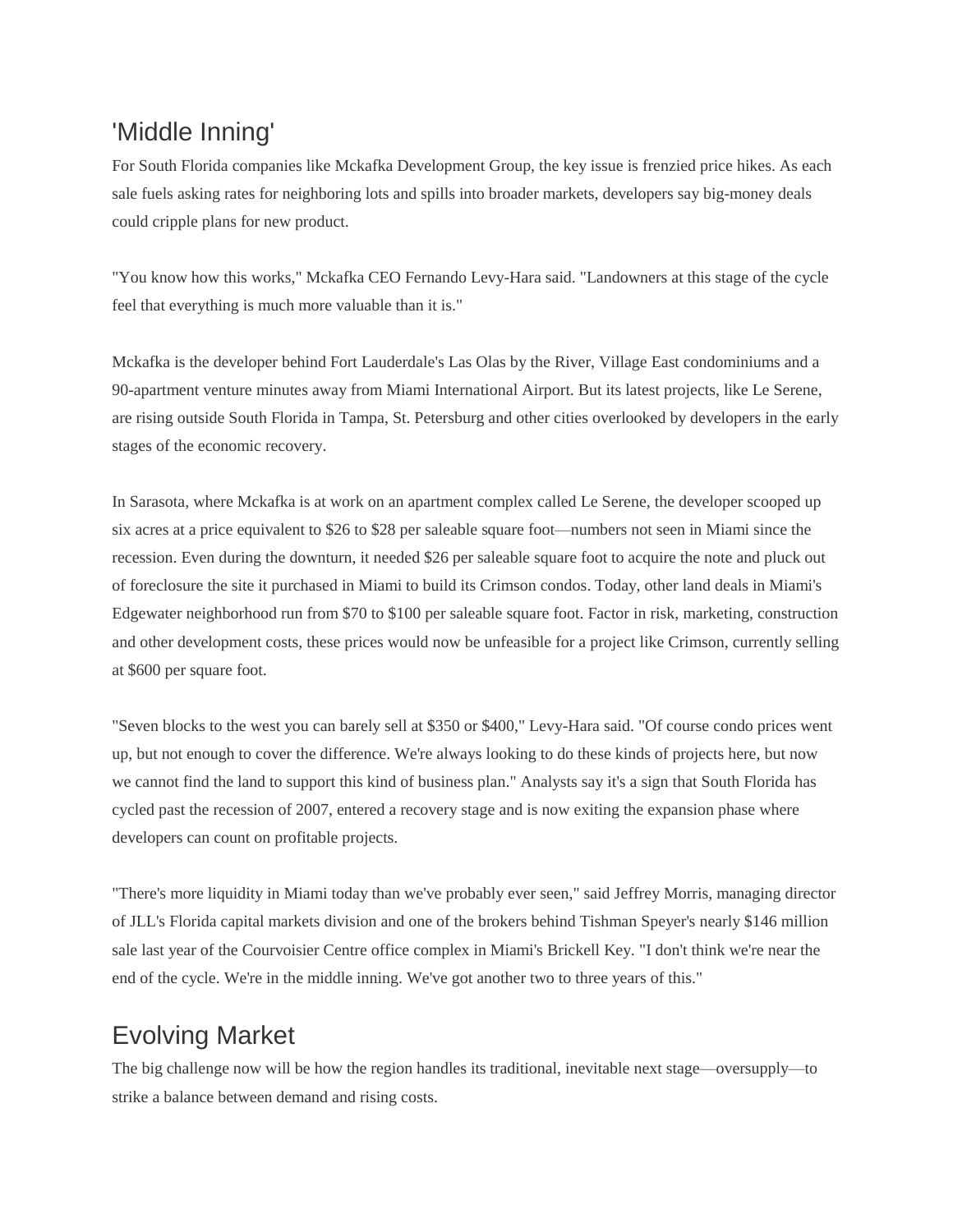On the one hand, this new cycle created built-in safeguards to eliminate pre-recession lending practices that contributed to wild overfunding as lenders fully financed projects or provided developers with up to 90 percent of construction costs.

Burned by the housing collapse, traditional lenders tightened the reins, offering only up to 30 percent financing and insisting developers dig into their own coffers to buy a stake in new projects.

The result: A shift to a model widely used in Latin American but new to the U.S., requiring buyers to put down deposits of at least 50 percent on preconstruction projects. Under the new model, lenders and buyers now finance about 80 percent of new buildings, leaving developers to cover the remaining 20 percent of costs.

"There were several ingredients that made the last market crazy. None of them exist now," Levy-Hara said. "This market will correct itself, and we won't see a huge amount of over-construction. Without the down payments and the ability to meet lenders' requirements, a lot of people buying land now won't be able to start their projects until the next cycle. That's much healthier than what happened in 2006. We shouldn't see a dramatic end to this. It will be a smooth landing." New controls and economic realities may be most apparent in the office sector, which has been largely overlooked in the post-recession market as developers turned to buyer financing to fund construction.

In the first sign of new life, CBRE Inc.'s global research arm projects a 998,000 square feet office construction pipeline by 2017 for Miami-Dade, which has had no new major projects in the last five years. New Class A options are set for Brickell, Aventura, Coral Gables, Doral and downtown Miami.

Some key downtown Miami properties, like the Wells Fargo Center, continue to struggle with low occupancy, raising questions about whether office supply already outpaces demand.

Real estate executives, like CBRE senior vice president Shay Pope, say the construction push is a sign that developers are looking ahead and banking on rising demand for premium offices as white-collar employment rates improve.

Some developers, like Swire, are already reaping the benefits, rapidly leasing its Brickell City Centre office space during construction to high-value tenants like the Akerman law firm.

On the investment side, trading is still slow as buyers remain cautious. Only four of the region's top 30 deals involved office projects. In Miami-Dade, Alliance RE Holdings LLC acquired Brickell Office Plaza from